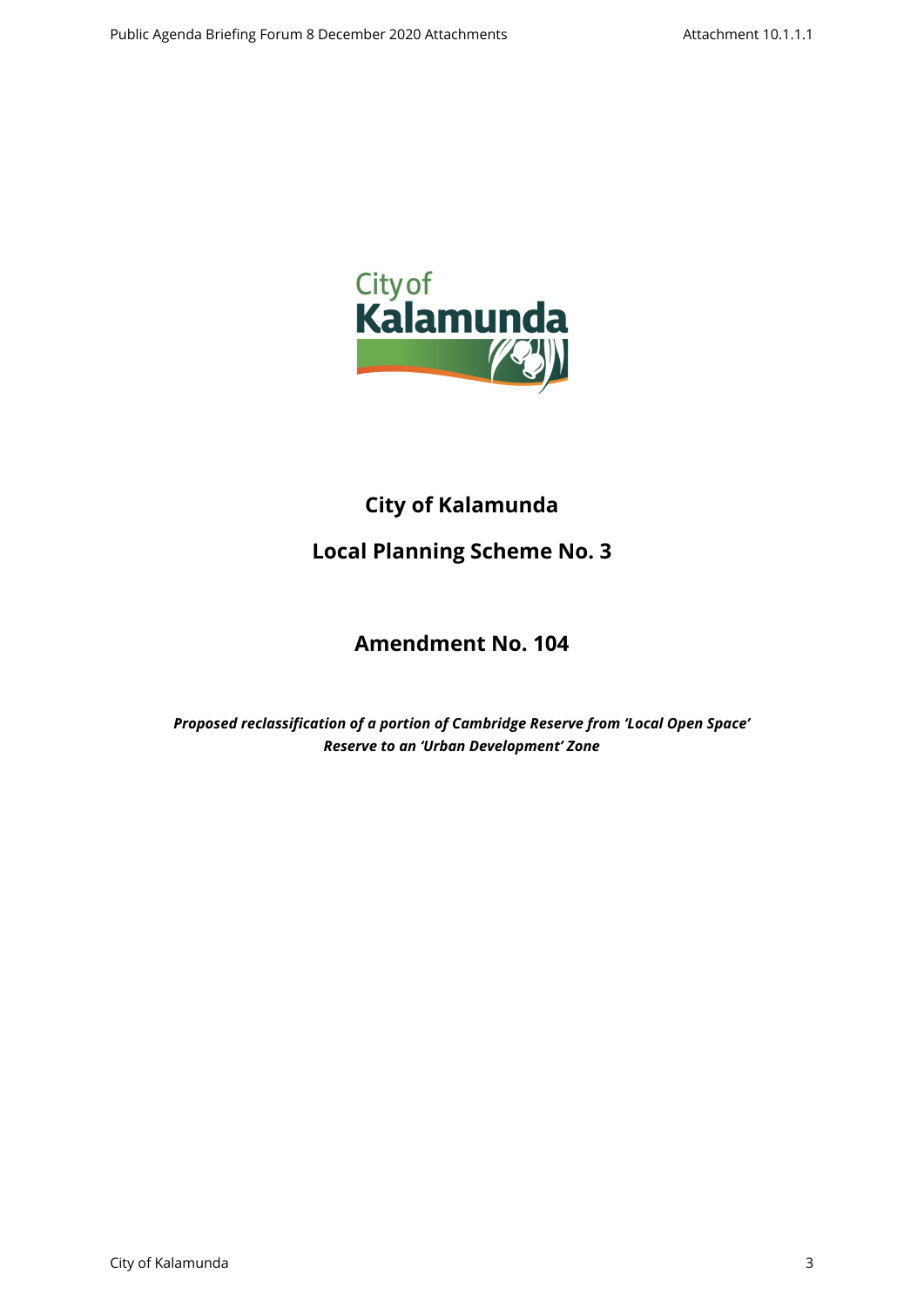# **Planning and Development Act 2005**

## **RESOLUTION TO ADOPT AMENDMENT TO LOCAL PLANNING SCHEME**

## *Local Planning Scheme No.3 Amendment 104*

## **Resolved that the Local Government pursuant to section 75 of the** *Planning and Development Act* **2005, amend the above Local Planning Scheme by:**

- 1) Reclassifying a portion of Lot 250 Dawson Avenue, Lots 2346 and 12366 York Street, Lot 7876 Cambridge Road, Lots 2850 and 3487 Moira Avenue, Lot 1 Anderson Road and Lot 9835 Mallow Way, Forrestfield, from the Local Open Space Local Scheme reservation to the Urban Development Zone.
- 2) Amend the Scheme Map accordingly.

The Amendment is standard under the provisions of the Planning and Development (Local Planning Schemes) Regulations 2015 for the following reason (s):

- The amendment is consistent with the City of Kalamunda Local Planning Strategy 2010 (Endorsed by the WAPC in 2013) strategic action to provide housing for the ageing population with an initiative to rezone land for well-located aged care facilities.
- The amendment is consistent with the Metropolitan Region Scheme Urban zone, that provides for areas in which a range of activities are undertaken including residential, commercial, and recreational land uses.
- The amendment would have minimal impact on land in the scheme area that is not the subject if the amendment.
- The amendment is not a complex or basic amendment.

Dated this \_\_\_\_\_ day of \_\_\_\_\_\_\_\_\_\_\_\_\_\_\_\_\_\_\_ 20\_\_\_

\_\_\_\_\_\_\_\_\_\_\_\_\_\_\_\_\_\_\_\_\_\_\_\_\_\_\_\_\_\_\_\_\_\_\_\_\_\_\_\_\_\_

Rhonda Hardy Chief Executive Officer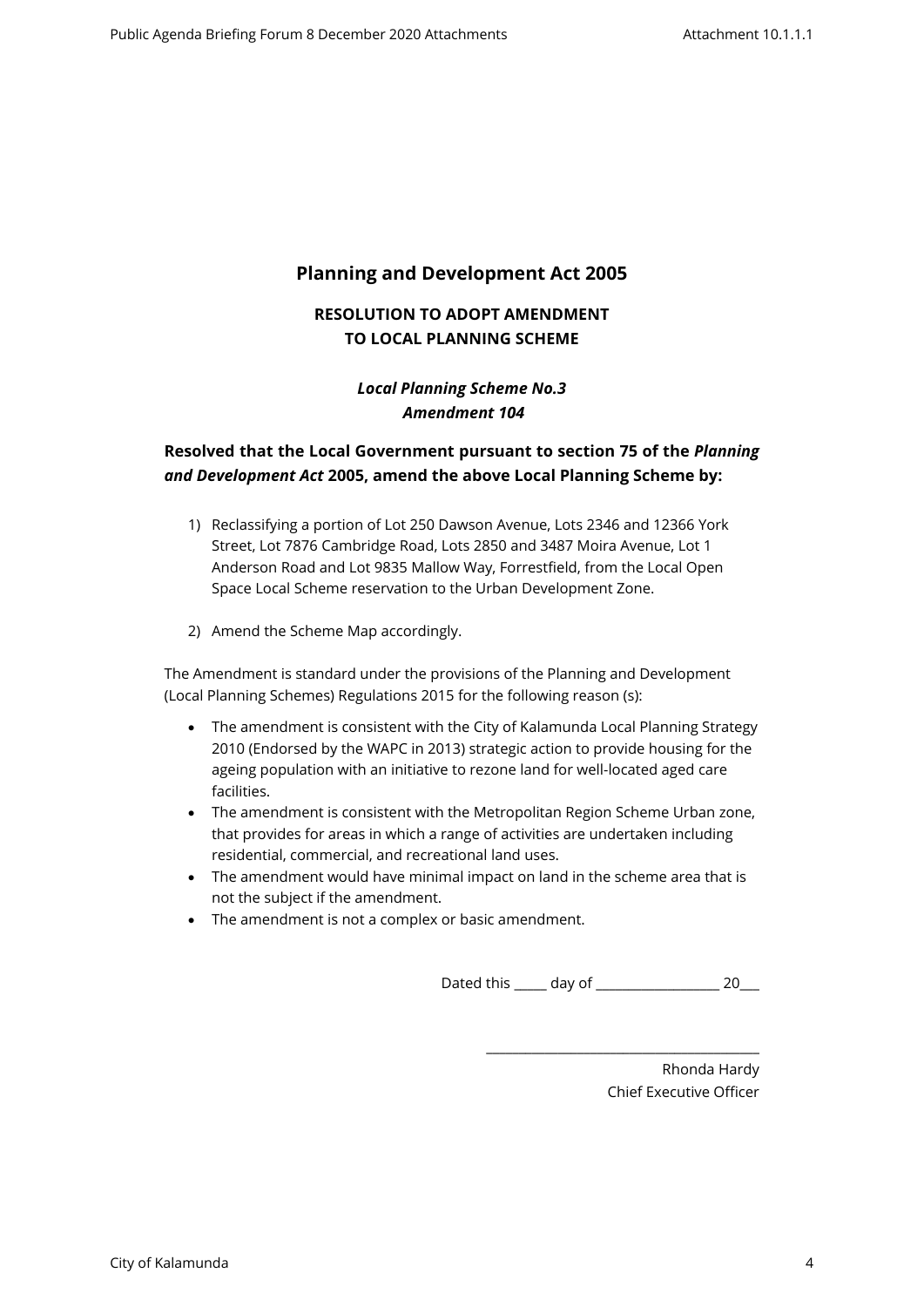## **City of Kalamunda Local Planning Scheme No. 3 – Amendment 104 Map**

## **Existing Scheme Map:**



### **Proposed Scheme Amendment Map:**

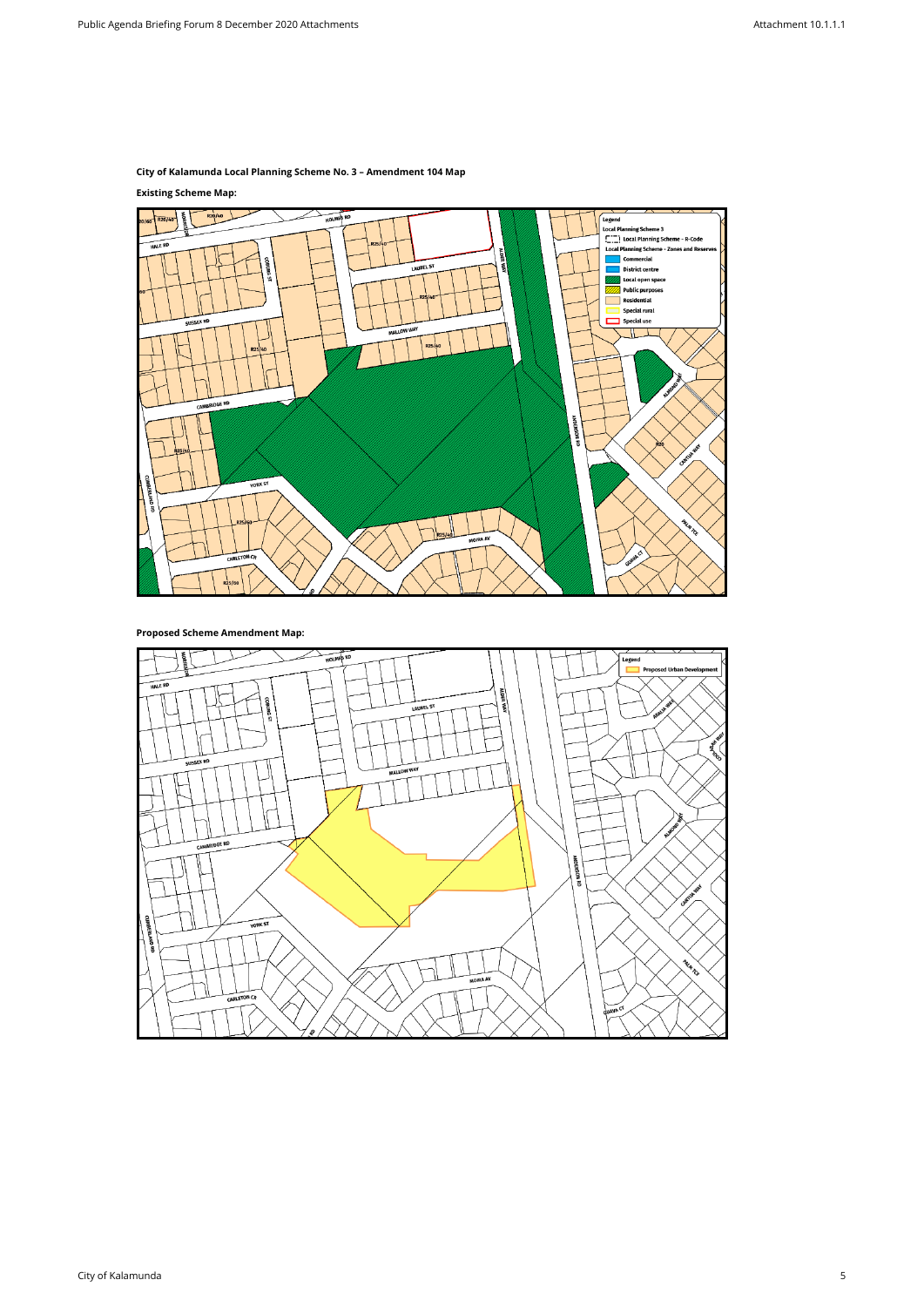### **COUNCIL ADOPTION**

This Standard Amendment was adopted by resolution of the Council of the City of Kalamunda at the Ordinary Council Meeting of the Council held on the \_\_\_\_ day of  $\frac{20}{\ldots}$ .

........................................................

MAYOR

..............................................................

CHIEF EXECUTIVE OFFICER

### **COUNCIL RESOLUTION TO ADVERTISE**

By resolution of the Council of the City of Kalamunda at the Ordinary Council Meeting of the Council held on the \_\_\_\_\_ day of \_\_\_\_\_\_\_\_\_\_ 20\_\_\_, proceed to advertise this Amendment.

..........................................................

MAYOR

..............................................................

CHIEF EXECUTIVE OFFICER

#### **COUNCIL RECOMMENDATION (date Council supported the amendment)**

This Amendment is recommended for support by resolution of the City of Kalamunda at the Ordinary Meeting of the Council held on the \_\_\_\_ day of \_\_\_\_\_\_\_\_\_, 20\_ and the Common Seal of the City of Kalamunda was hereunto affixed by the authority of a resolution of the Council in the presence of:

..........................................................

MAYOR

..............................................................

CHIEF EXECUTIVE OFFICER